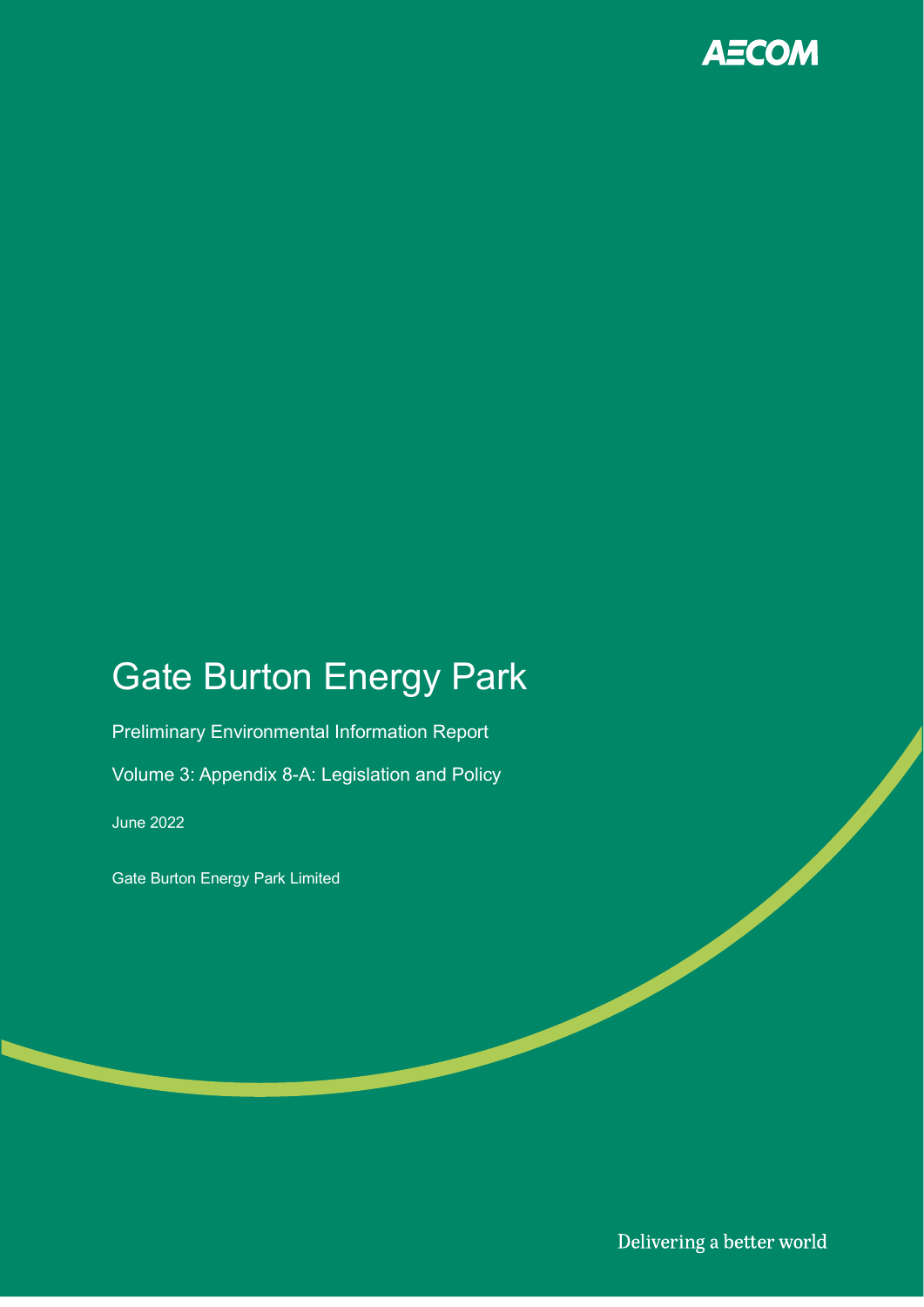Gate Burton Energy Park Preliminary Environmental Information Report Volume 3: Appendix: 8-A: Legislation and **Policy** 



#### Quality information

| <b>Prepared by</b> | <b>Checked by</b> | <b>Verified by</b> | <b>Approved by</b> |
|--------------------|-------------------|--------------------|--------------------|
| MC                 | AB                | МW                 | <b>WB</b>          |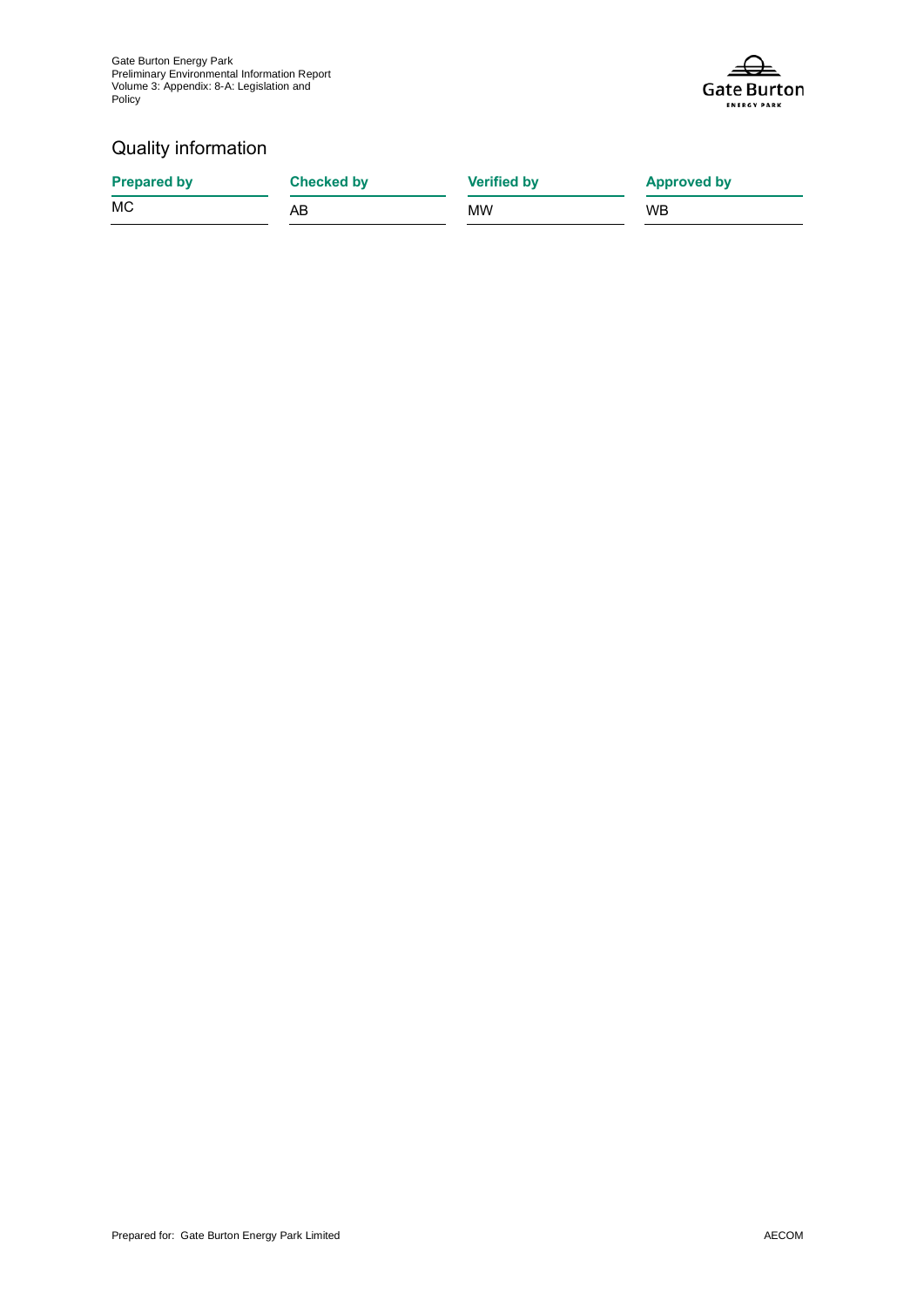Gate Burton Energy Park Preliminary Environmental Information Report Volume 3: Appendix: 8-A: Legislation and Policy



Prepared for: Gate Burton Energy Park Limited

Prepared by: AECOM UK Limited

© 2022 AECOM Limited. All Rights Reserved.

This document has been prepared by AECOM Limited ("AECOM") for sole use of our client (the "Client") in accordance with generally accepted consultancy principles, the budget for fees and the terms of reference agreed between AECOM and the Client. Any information provided by third parties and referred to herein has not been checked or verified by AECOM, unless otherwise expressly stated in the document. No third party may rely upon this document without the prior and express written agreement of AECOM.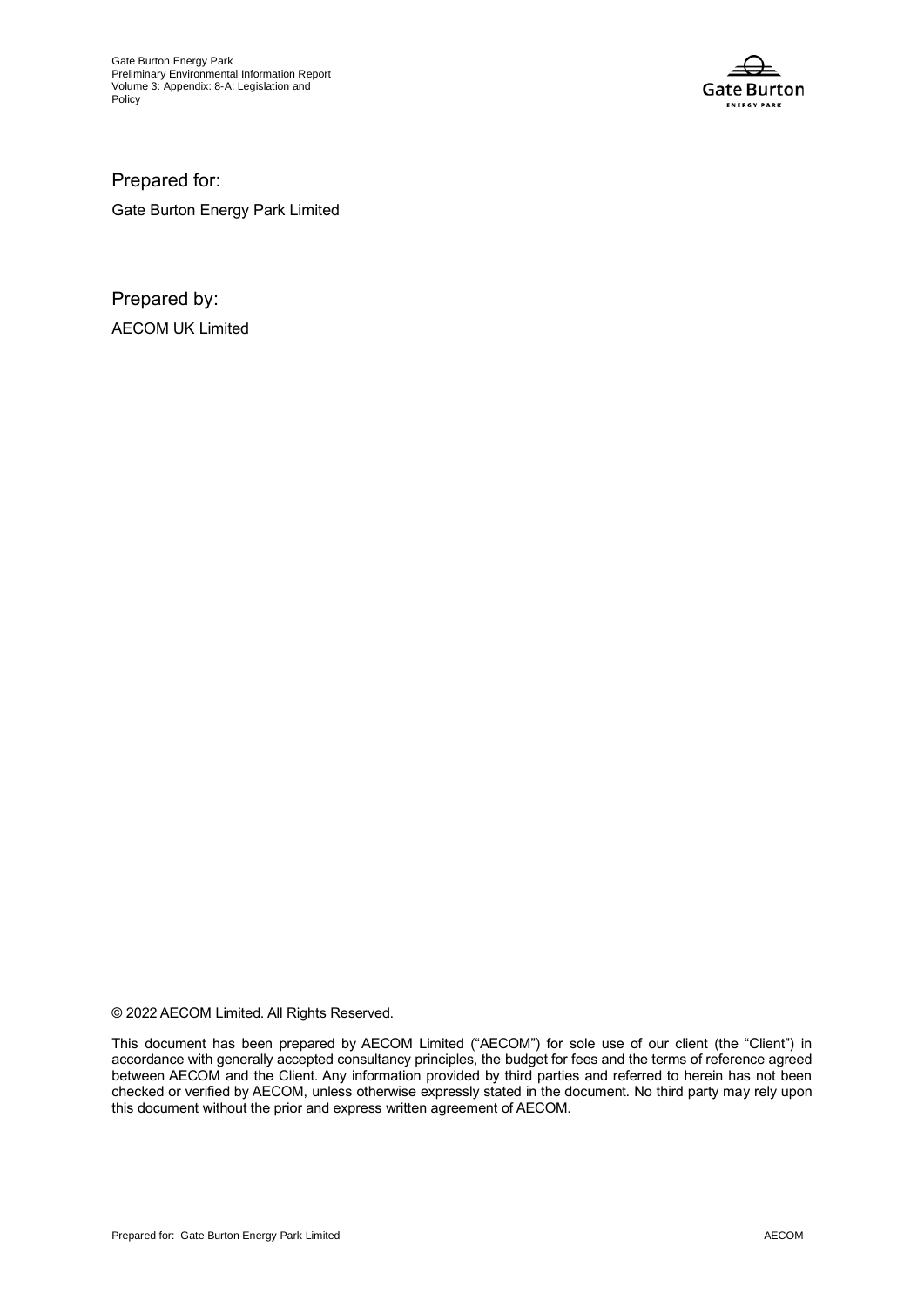

### **Table of Contents**

| 1.1 |  |
|-----|--|
| 2.  |  |
| 3.  |  |
| 3.1 |  |
| 3.2 |  |
|     |  |
|     |  |
|     |  |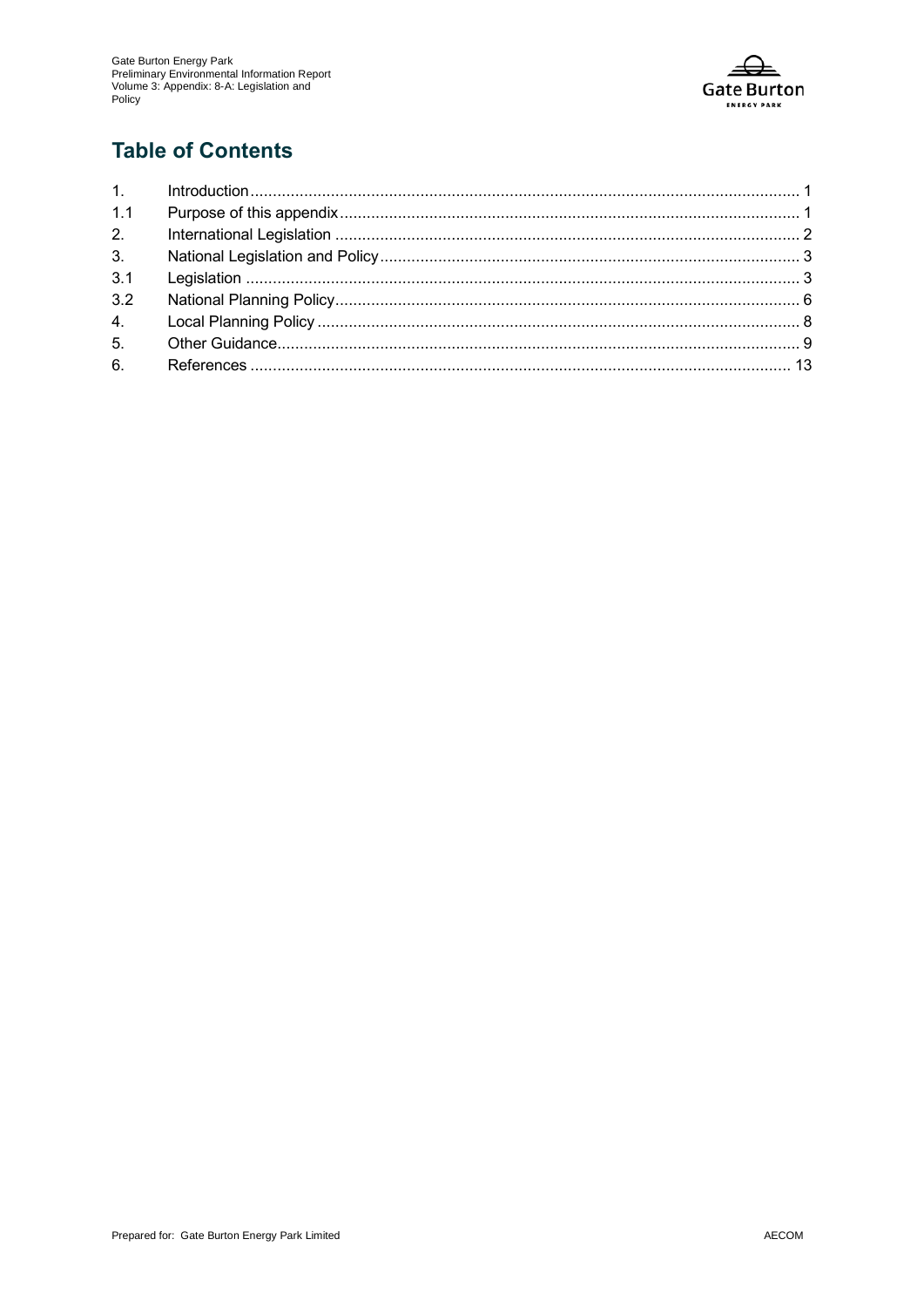

## **1. Introduction**

### **1.1 Purpose of this appendix**

- 1.1.1 This appendix of the PEI Report identifies and describes the legislation, policy and supporting guidance considered relevant to the assessment of the likely significant effects of the Scheme on ecology and nature conservation (collectively referred to as biodiversity), as reported in **PEI Report, Volume 1: Chapter 8: Ecology and Nature Conservation**.
- 1.1.2 Legislation and policy are considered at national and local levels.
- 1.1.3 This PEI Report appendix does not assess the Scheme against legislation and policy, instead the purpose of considering legislation and policy in the PEI Report and the EIA is twofold:
	- a. To identify legislation and policy that could influence the determination of important ecological features (and therefore the significance of effects) and any requirements for mitigation; and
	- b. To identify legislation and policy that could influence the method for the EIA and signposting where this is dealt with in the PEI Report. For example, a policy may require the assessment of an impact or the use of a specific method.
- 1.1.4 The following sections identify and describe the legislation, policy and supporting guidance considered specifically relevant to the biodiversity assessment (the assessment) as presented in **PEI Report, Volume 1: Chapter 8: Ecology and Nature Conservation**.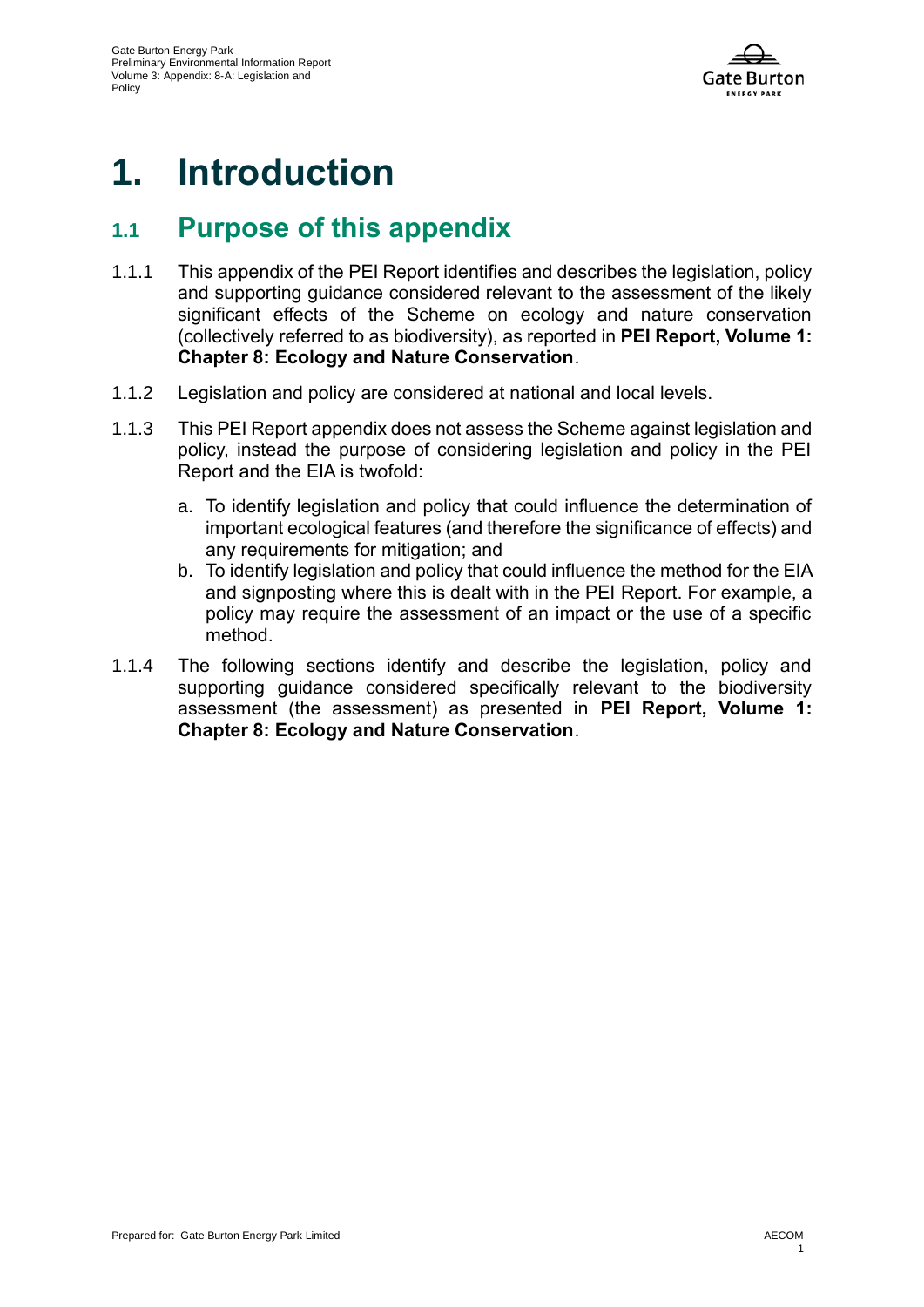

# **2. International Legislation**

- 2.1.1 The following international legislation is relevant to the assessment of the impacts of the Scheme on biodiversity.
- 2.1.2 European Union and global biodiversity targets are partly delivered through a range of legislative measures, which place obligations on Member States to protect biodiversity and the natural environment. In relation to wildlife and nature conservation, three key Directives relevant to the Scheme have been adopted by the European Union, namely:
	- a. Directive 2009/147/EC on the conservation of wild birds [\(Ref 6-1\)](#page-16-0) Birds Directive);
	- b. Directive 92/43/EEC on the conservation of natural habitats and of wild fauna and flora (Habitats Directive) [\(Ref 6-2\)](#page-16-1); and
	- c. Regulation (EU) 1143/2014 on the prevention and management of the introduction and spread of invasive alien species (IAS) [\(Ref 6-3\)](#page-16-2).
- 2.1.3 These Directives provide for the protection of animal and plant species of European importance and the habitats which support them, particularly through the establishment of a network of protected sites, called Natura 2000 sites.
- 2.1.4 Further relevant legislation includes Directive 2000/60/EC (Water Framework Directive) [\(Ref 6-4\)](#page-16-3), under which Member States are required to protect and improve their inland and coastal waters.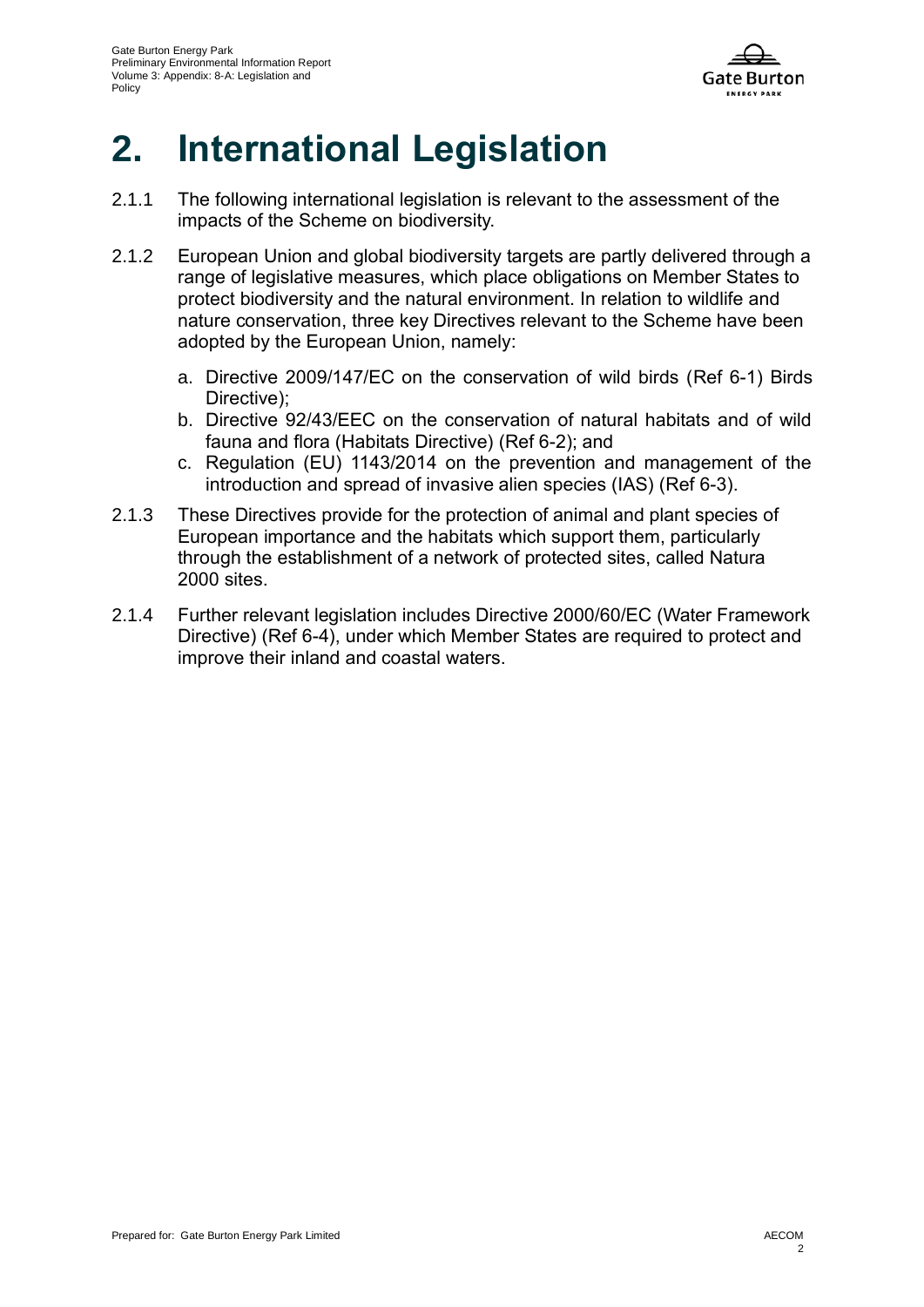

# **3. National Legislation and Policy**

### **3.1 Legislation**

3.1.1 Relevant legislation relating to nature conservation in England, planning policy and other guidance relating to biodiversity and pertinent to the DCO Site is summarised below.

#### **The Conservation of Habitats and Species Regulations 2017**

- 3.1.2 The Conservation of Habitats and Species Regulations 2017 [\(Ref 6-5\)](#page-16-4) (the Habitats Regulations) (as amended) transposed the requirements of the EC Habitats Directive [\(Ref 6-2\)](#page-16-1) and Birds Directive [\(Ref 6-1\)](#page-16-0) into UK law, and provide for the designation and protection of European Sites (and adapt planning and other controls for the protection of these sites). This includes Annex I (including habitats) and Annex II (including species) for which such sites can be designated.
- 3.1.3 The Habitats Regulations [\(Ref 6-5\)](#page-16-4) also provide protection for certain European Protected Species (EPS) that are listed on Schedule 2 (animals) or Schedule 5 (plants) of the Habitats Regulations [\(Ref 6-5\)](#page-16-4). Provision is made for the granting of licences that permit certain acts as lawful, providing the appropriate authority is satisfied that there is no satisfactory alternative and the favourable conservation status of the species will be maintained.
- 3.1.4 The latest 2019 amendment to the Habitats Regulations [\(Ref 6-6\)](#page-16-5) (the 2019 Regulations) means that Special Areas of Conservation (SACs) and Special Protection Areas (SPAs) in the UK no longer form part of the EU's Natura 2000 ecological network, following the UK's exit from the EU. The 2019 Regulations [\(Ref 6-6\)](#page-16-5) have created a national site network on land and at sea, including both the inshore and offshore marine areas in the UK. The national site network includes:
	- a. Existing SACs and SPAs; and
	- b. New SACs and SPAs designated under these Regulations.
- 3.1.5 The presence of European Sites (referred to in **PEI Report Volume 1, Chapter 8: Ecology and Nature Conservation** as designated sites of international importance) and their relationship to the Scheme have been considered in the Habitats Regulations Assessment, included in **PEI Report Volume 3: Appendix 8-E**. The presence of Annex I habitats and Annex II species, and also of any EPS, has been considered within the assessment.

#### **Ramsar Convention**

3.1.6 The Ramsar Convention 1971 [\(Ref 6-7\)](#page-16-6) is an international treaty which includes the designation of wetlands of international importance. Government policy extends the same level of protection to Ramsar wetlands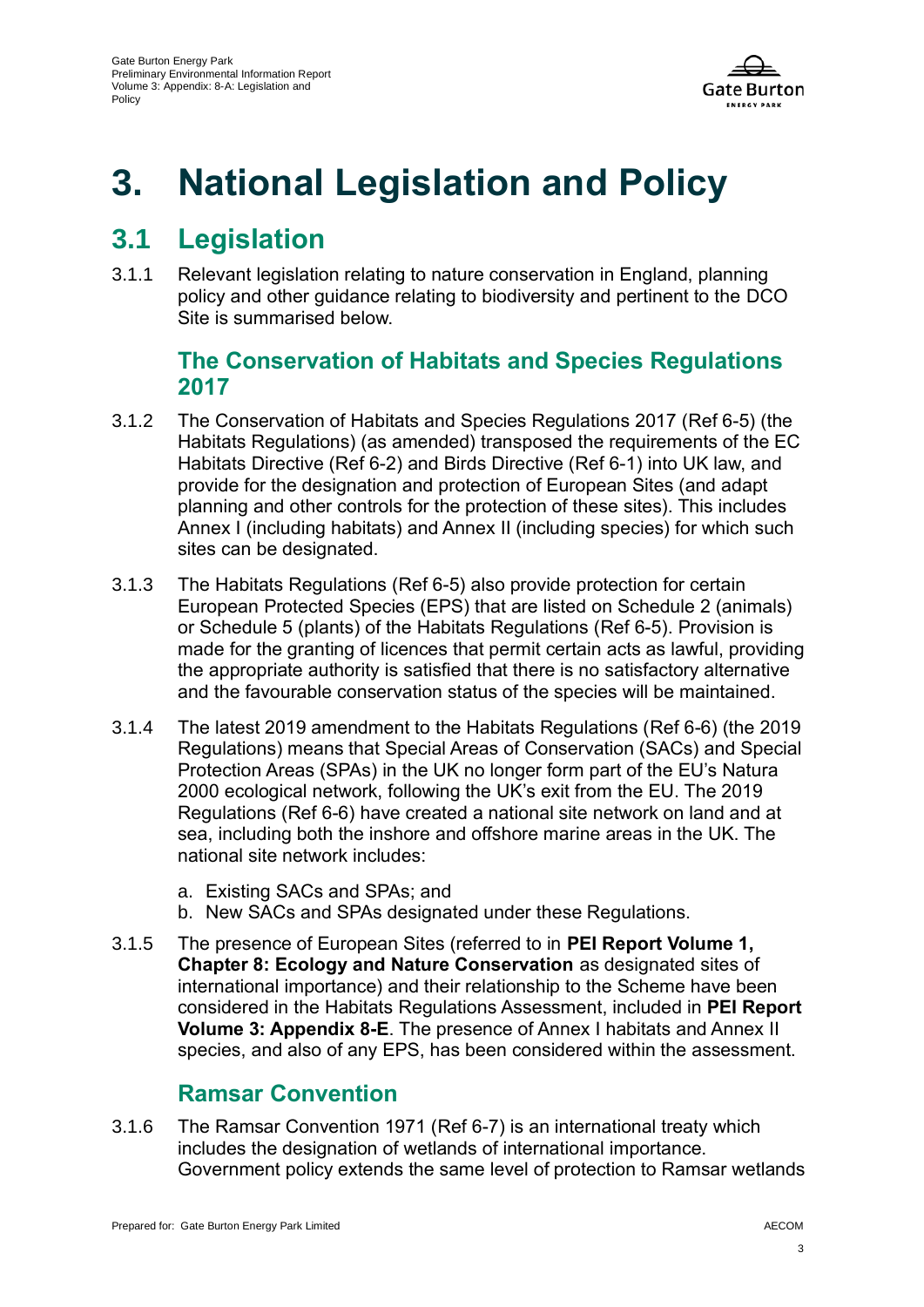

as that afforded to sites that are designated under the Habitats Directive [\(Ref](#page-16-1)  [6-2\)](#page-16-1).

3.1.7 Consideration has been given in the assessment to the presence of any Ramsar wetlands.

#### **Wildlife and Countryside Act 1981**

- 3.1.8 The Wildlife and Countryside Act (WCA) 1981 (as amended) (the Act) [\(Ref 6-](#page-16-7) [8\)](#page-16-7) is a primary piece of UK wildlife legislation, protecting birds, other animals and plants (including vascular plants, bryophytes, lichens and fungi), allowing for the designation of protected areas including Sites of Special Scientific Interest (SSSIs) and promoting protections for such designated areas. The Act [\(Ref 6-8\)](#page-16-7) also defines a list of invasive non-native species, making it illegal to spread them in the wild.
- 3.1.9 Designated sites, protected flora and fauna and invasive species covered by the Act [\(Ref 6-8\)](#page-16-7) that will be affected by the Scheme have been considered in the assessment.

#### **Countryside and Rights of Way Act 2000**

- 3.1.10 The Countryside and Rights of Way Act 2000 [\(Ref 6-9\)](#page-16-8) extends powers relating to the protection and management of SSSIs. This includes powers for entering management agreements, placing a duty on public bodies to further the conservation and enhancement of SSSIs, increasing penalties for conviction, and appeal processes for the notification, management and protection of SSSIs. It also introduced the offence of 'reckless' disturbance of threatened species.
- 3.1.11 The legislative provisions relating to designated sites and flora and fauna affected by the Scheme have been considered in the assessment.

#### **The Environment Act 2021**

- 3.1.12 The Environment Act 2021 [\(Ref 6-10\)](#page-16-9) was originally published by the UK Government in October 2019 and enacted into law in November 2021.
- 3.1.13 The Environment Act 2021 sets out the UK Government's objectives to restore natural habitats and increase biodiversity and includes proposals to make Biodiversity Net Gain (BNG) a mandatory requirement for development in England. Once the relevant provisions come into effect, The Environment Act will require all development schemes to achieve a minimum 10% net gain in biodiversity units relative to the site's baseline biodiversity value.

#### **Water Environment (Water Framework Directive (WFD)) (England and Wales) Regulations 2017**

3.1.14 The EU Water Framework Directive (WFD) [\(Ref 6-4\)](#page-16-3) is transposed into environmental legislation in England by the Water Environment (Water Framework Directive) (England and Wales) Regulations 2017 [\(Ref 6-11\)](#page-16-10) (the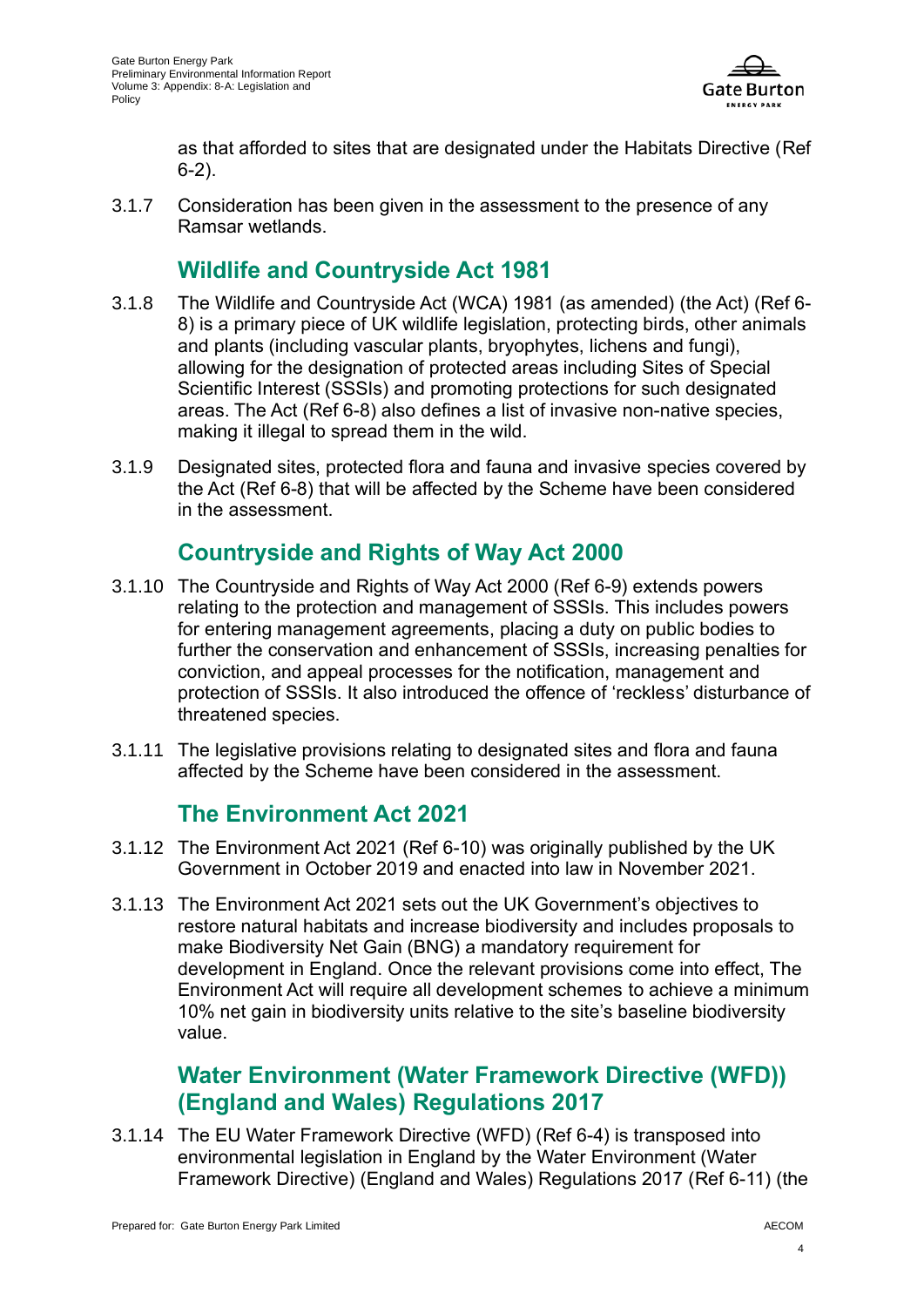

2017 Regulations). The WFD follows a holistic approach to the sustainable management of water by considering the interactions between surface water (including transitional and coastal waters, rivers, streams and lakes), groundwater and water-dependent ecosystems.

3.1.15 The assessment has considered the provisions of the 2017 Regulations [\(Ref](#page-16-10)  [6-11\)](#page-16-10) in relation to avoiding deterioration of a water body from its current status or potential and / or not preventing future attainment of good status or potential where not already achieved (**PEI Report Volume 3: Appendix 9- B**).

#### **Natural Environment and Rural Communities Act 2006**

- 3.1.16 Section 40 of the Natural Environment and Rural Communities Act 2006 [\(Ref](#page-16-11)  [6-12\)](#page-16-11) (NERC Act) places a duty on public authorities in England to conserve biodiversity, which includes restoring or enhancing species populations or habitat.
- 3.1.17 In England, Section 41 of the NERC Act [\(Ref 6-12\)](#page-16-11) requires the Secretary of State for Environment to publish and maintain a list of habitats and species that are of 'principal importance' for the purpose of conserving biodiversity and are regarded as conservation priorities under the UK Post-2010 Biodiversity Framework [\(Ref 6-13\)](#page-16-12).
- 3.1.18 The occurrence of habitats and Species of Principal Importance (SPI) has been identified in the assessment through a desk study and field surveys, and the design of the Scheme includes measures for their conservation and enhancement.

#### **Protection of Badger Act 1992**

3.1.19 The Protection of Badgers Act 1992 [\(Ref 6-14\)](#page-16-13) provides specific legislation to protect Badgers (*Meles meles*) from cruelty. The protection of Badgers through best working practices, including the legal requirement for licences from Natural England (where required), has been considered as part of the assessment.

#### **Hedgerow Regulations 1997**

3.1.20 The Hedgerow Regulations 1997 [\(Ref 6-15\)](#page-16-14) introduced protection for countryside hedgerows that are defined as 'important' because they meet specific wildlife or landscape criteria or are of particular significance due to the length of time they have existed. The assessment has evaluated hedgerows potentially affected by the Scheme by way of field survey, to determine whether any qualify as important under the ecological criteria.

#### **Salmon and Freshwater Fisheries Act 1975**

3.1.21 The Salmon and Freshwater Fisheries Act 1975 [\(Ref 6-16\)](#page-16-15) (as amended) relates to the protection of freshwater fish, including Atlantic Salmon (*Salmo salar*) and trout (species of *Salmo*) and their habitats.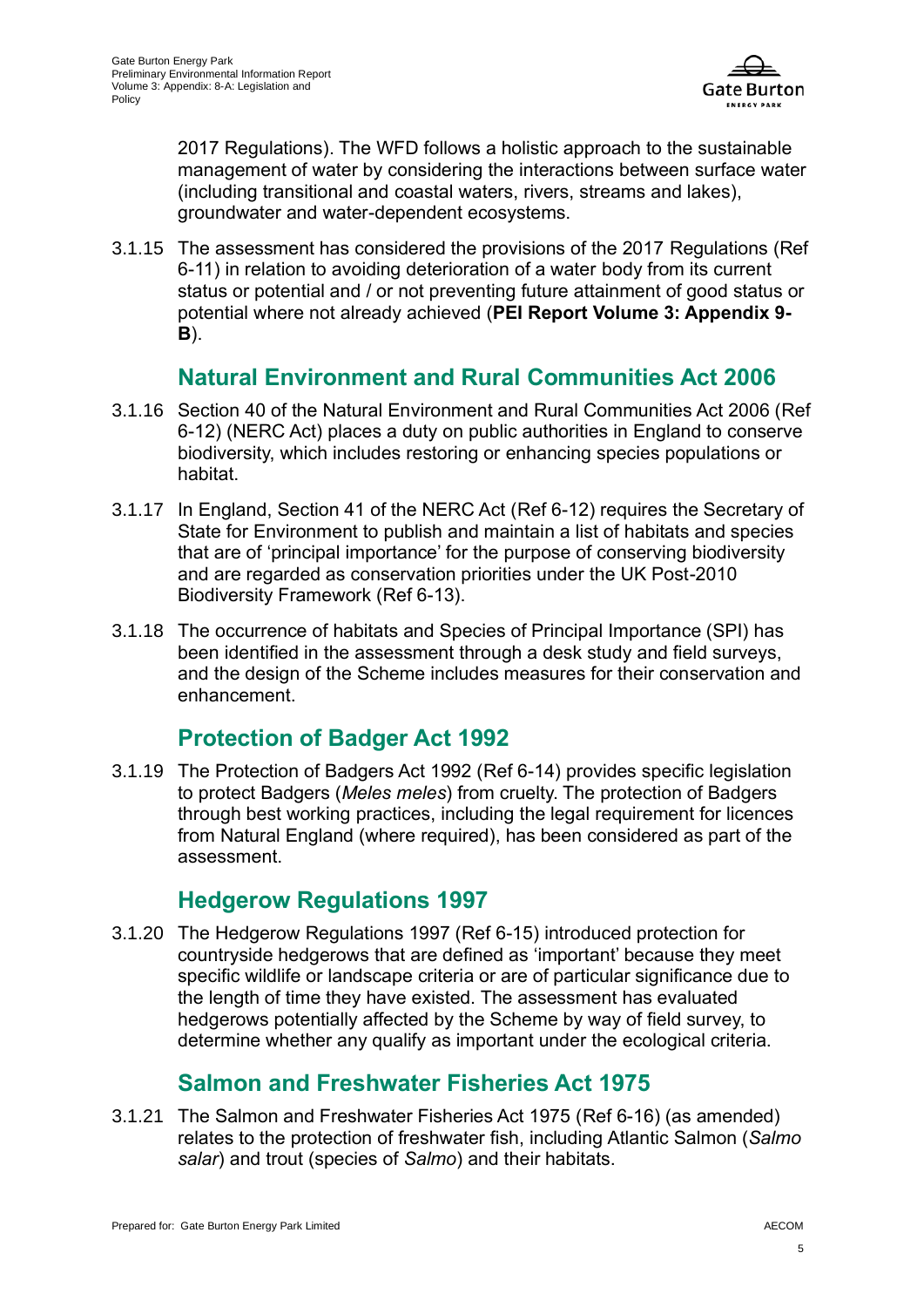

3.1.22 The assessment has considered the provisions of the Salmon and Freshwater Fisheries Act 1975 [\(Ref 6-16\)](#page-16-15) in relation to the risk of mortality, migration barriers, pollution and the degradation of habitats potentially resulting from the Scheme.

#### **Eels (England and Wales) Regulations 2009**

- 3.1.23 The Eels (England and Wales) Regulations 2009 (the Eel Regulations) [\(Ref](#page-16-16)  [6-17\)](#page-16-16) came into force on 15 January 2010 to support the UK in implementing EC Council Regulation (1100/2007) (the EC Eel Regulation) [\(Ref 6-18\)](#page-16-17), which aimed to halt and reverse the decline in the European Eel (*Anguilla anguilla*) stocks, aiming to meet mature adult European Eel biomass escapement targets to sea of 40% relative to that expected in the absence of anthropogenic impacts.
- 3.1.24 The assessment has considered the provisions of the Eel Regulations [\(Ref](#page-16-16)  [6-17\)](#page-16-16) in relation to safe an unobstructed passage for Eel, and consideration regarding channel alterations, river crossings and culverting.

#### **Animal Welfare Act 2006**

3.1.25 The Animal Welfare Act 2006 [\(Ref 6-19\)](#page-16-18) protects vertebrate animals from harm. The provisions of the Animal Welfare Act 2006 [\(Ref 6-19\)](#page-16-18) have been taken account of within the assessment by ensuring the welfare of any animals potentially affected by the Scheme are considered.

#### **Invasive Alien Species (Enforcement and Permitting) Order 2019**

- 3.1.26 The Invasive Alien Species (Enforcement and Permitting) Order 2019 [\(Ref 6-](#page-16-19) [20\)](#page-16-19) came into effect on 1st October 2019. This implemented the EU Invasive Alien Species Regulation 1143/2014 [\(Ref 6-3\)](#page-16-2) on the prevention and management of invasive alien plant and animal species in England and Wales, including the relevant licenses, permits and rules for keeping invasive alien species.
- 3.1.27 If it is not a species of special concern, then the Wildlife & Countryside Act 1981, as amended (Section 14, Schedule 9) [\(Ref 6-8\)](#page-16-7) still applies.

### **3.2 National Planning Policy**

#### **National Planning Policy Statements**

3.2.1 **PEI Report Volume 1, Chapter 8: Ecology and Nature Conservation** takes account of the following relevant National Policy Statements (NPSs) for solar, which were 'designated' in 2011 and as far as they are applicable, are considered to be matters that will be important and relevant to the Secretary of State's decision as to whether to grant a DCO for the Scheme. These NPSs are, as of September 2021, in the process of being updated and therefore, relevant sections of the draft NPSs are also included below, where relevant.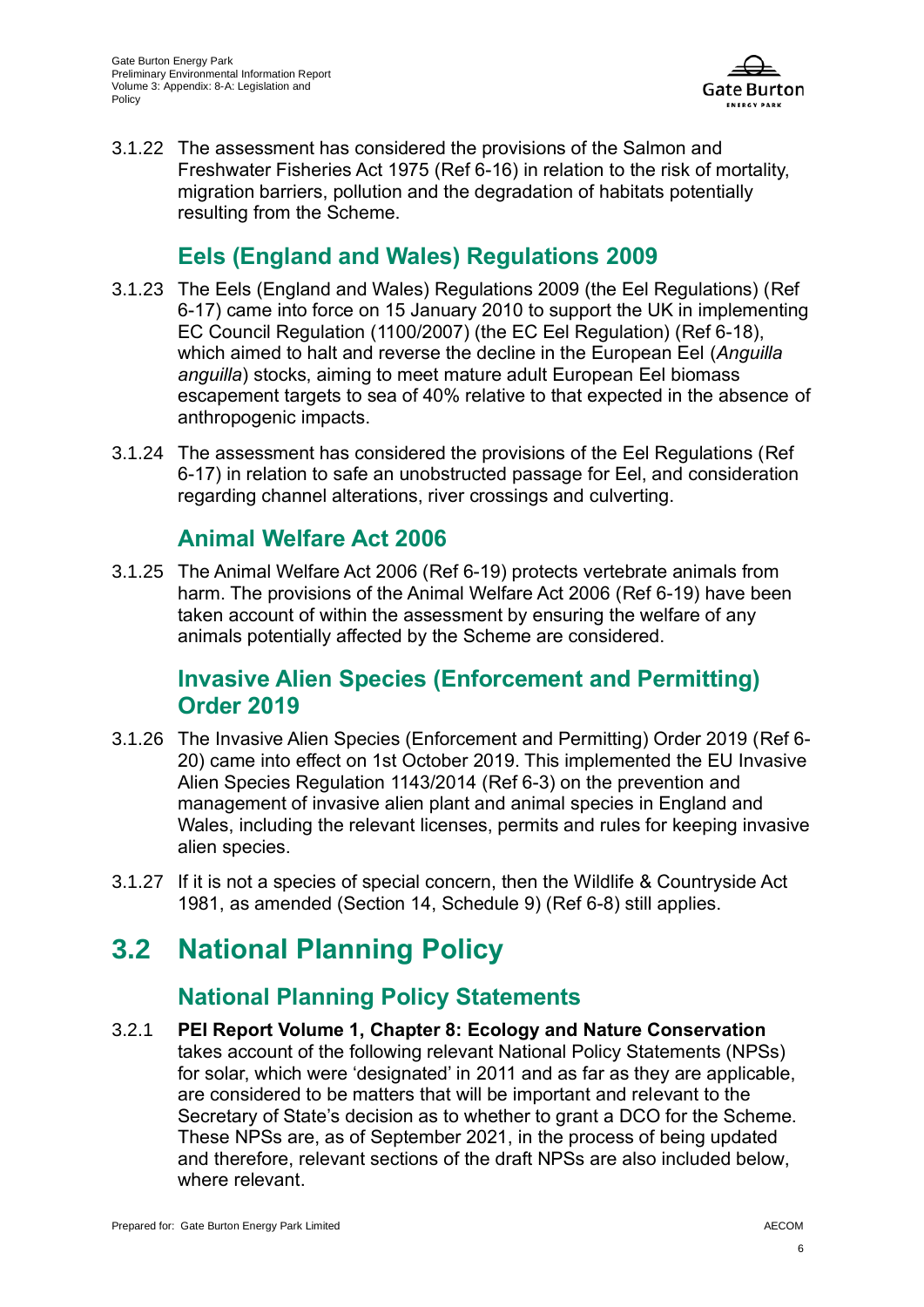

- 3.2.2 Overarching National Policy Statement for Energy (EN-1) (2011) [\(Ref 6-21\)](#page-16-20), with particular reference to paragraphs 4.2.2 and 4.2.3, which provide national policy on what an ES for a Nationally Significant Infrastructure Project (NSIP) project should contain; paragraph 4.3.1 which states what the Secretary of State must, under the Conservation of Habitats and Species Regulations 2017 consider when granting a development consent order; and part 5 section 5.3 which sets out guidance on generic impacts relating to biodiversity for the applicant's assessment and decision-making on the application. The Draft Overarching National Policy Statement for Energy (EN-1) [\(Ref 6-22\)](#page-16-21) (2021) includes guidance for biodiversity net gains in paragraphs 4.5.1 to 4.5.3 and generic impacts on biodiversity in Part 5.4 and that guidance has also been considered within **PEI Volume 1, Chapter 8: Ecology and Nature Conservation**.
- 3.2.3 The Draft National Policy Statement for Renewable Energy Infrastructure EN-3 (2021) [\(Ref 6-23\)](#page-16-22) now includes sections 2.47 to 2.54 (inclusive) which set out policy requirements specific to Solar Generation and these have been considered within **PEI Volume 1, Chapter 8: Ecology and Nature Conservation**.
- 3.2.4 Part 2.7 of the National Policy Statement for Electricity Networks Infrastructure (EN-5) (2011) [\(Ref 6-24\)](#page-16-23) sets out generic impacts concerning biodiversity, although these are more relevant to considerations for birds and overhead lines. However, paragraph 2.8.9 of EN-5 (2011) details biodiversity considerations when choosing an underground electricity line. This includes the environmental consequences as underground cables can disturb sensitive habitats.

#### **National Planning Policy Framework**

- 3.2.5 The National Planning Policy Framework (NPPF), [\(Ref 6-25\)](#page-16-24) states that the planning system should contribute to and enhance the natural and local environment by minimising impacts on biodiversity and providing net gains in biodiversity.
- 3.2.6 It specifies the obligations that the Local Authorities and the UK Government have regarding statutory designated sites and protected species under UK and international legislation and how this it to be delivered in the planning system.
- 3.2.7 Planning Practice Guidance [\(Ref 6-26\)](#page-16-25), with specific reference to the Environmental Impact Assessment and Natural Environment categories, was also reviewed for further guidance and interpretation on the NPPF.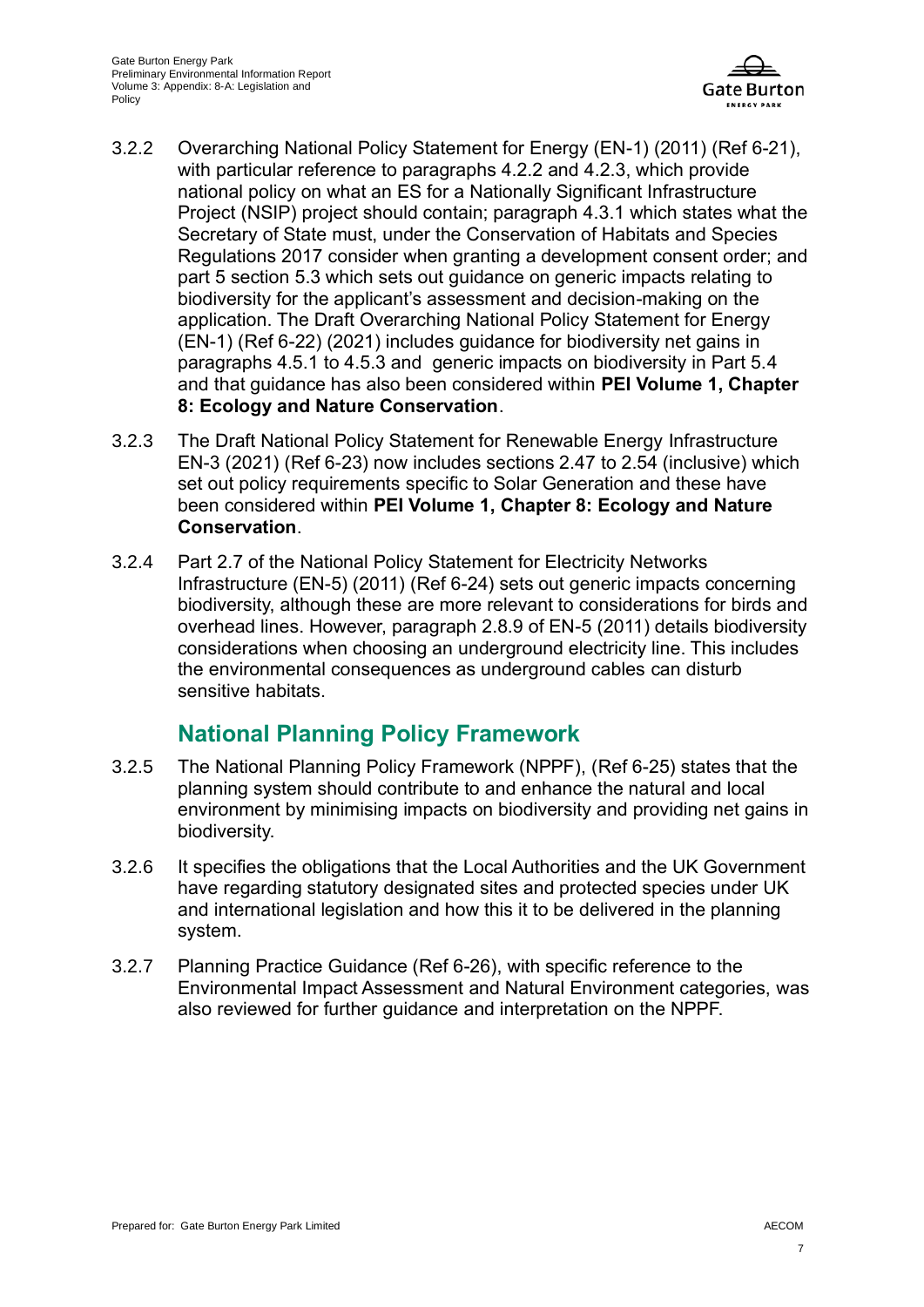

## **4. Local Planning Policy**

- 4.1.1 Local planning policy has been considered when assessing potential ecological constraints and opportunities identified by the desk study and field surveys; and when assessing requirements for further survey, design options and ecological mitigation. The local planning policy relevant to the Scheme consists of:
	- a. Central Lincolnshire Local Plan 2012-2036 (adopted April 2017) [\(Ref 6-27\)](#page-16-26) with particular reference to: Policy LP19 – Renewable Energy Proposals, Policy LP20 – Green Infrastructure Network; and Policy LP21 - Biodiversity and Geodiversity;
	- b. Bassetlaw District Council Core Strategy and Development Management Policies (DPD) [\(Ref 6-28\)](#page-16-27), with reference to Policy DM9 - Green Infrastructure; Biodiversity & Geodiversity; Landscape; Open Space & Sports Facilities; and
	- c. Draft Bassetlaw Local Plan 2020-2038 (Publication version Second Addendum (May 2022) [\(Ref 6-29\)](#page-17-0).
- 4.1.2 With regards to enhancing and protecting biodiversity and connectivity, these policies require consideration of the impacts on biodiversity by assessing protected species and habitats that could be impacted by the Scheme. Consideration of sites of international, national and local importance is also necessary. Development proposals should be controlled through avoidance, on-site management and on-site mitigation. Proposals likely to have an adverse effect on a designated site will not be permitted unless the benefits of the development clearly outweigh the harm to the nature conservation value of the site. If such benefits exist, the developer will be required to demonstrate that impacts will be avoided and impacts that cannot be avoided will be mitigated on-site. Policies state that species and habitats should be protected from pollution, where appropriate.
- 4.1.3 The following neighbourhood plans were also reviewed for their relevance to biodiversity and have been considered when assessing opportunities for design options and ecological mitigation:
	- a. Rampton & Woodbeck Neighbourhood Plan, 2019-2037 [\(Ref 6-30\)](#page-17-1) with particular reference to Policy 10 (The Protection of the Parish Landscape); and
	- b. Sturton Ward Neighbourhood Plan (Review) [\(Ref 6-31\)](#page-17-2) Policies 2a (Protecting the landscape character, significant green gaps and key views) and 2b (Enhancing Biodiversity).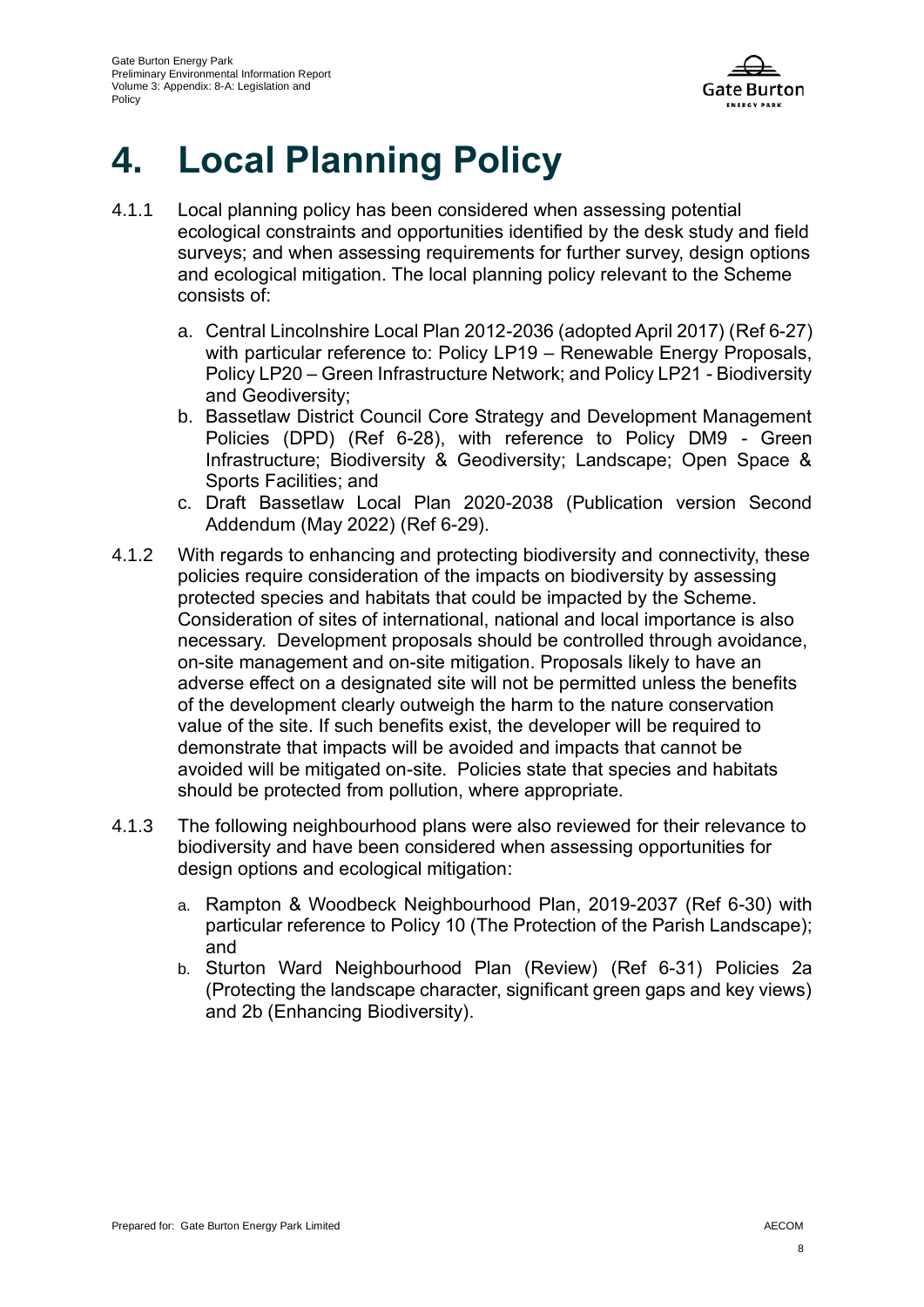

## **5. Other Guidance**

5.1.1 Guidance documents relevant to the assessment of the impacts of the Scheme on biodiversity include:

#### **The 25-Year Environment Plan**

5.1.2 In early 2018, the Government published its 25 Year Environment Plan [\(Ref](#page-17-3)  [6-32\)](#page-17-3) to provide guidance on its new approach to managing the environment. The plan promotes a natural capital approach that recognises the wider value of the environment and its contribution, such as food, clean water and air, wildlife, energy, wood, recreation and protection from hazards. The plan seeks to embed a net environmental gain principle for development to deliver environmental improvements locally and nationally.

#### **Biodiversity 2020**

- 5.1.3 Biodiversity 2020 [\(Ref 6-33\)](#page-17-4) was published in August 2011, building on the Natural Environment White Paper and setting out the strategic direction for biodiversity policy to 2020 on land (including rivers and lakes) and at sea in England. In the 25 Year Environment Plan the Government committed to publish a new strategy for nature building upon Biodiversity 2020, and to evaluate the current Strategy to learn lessons that can strengthen the future strategy.
- 5.1.4 Biodiversity 2020 established a new global vision for biodiversity, including a set of strategic goals and targets to drive action. It outlines the Government's vision for the natural environment, shifting the emphasis from piecemeal conservation action towards a more integrated landscape-scale approach.

#### **Natural England and Department for Environment, Food and Rural Affairs (Defra) Standing Advice (protected species)**

- 5.1.5 Standing advice from Natural England and Defra [\(Ref 6-34\)](#page-17-5) provides guidance on protected and notable species and includes reference to the best practice approaches to survey, mitigation and compensation. Guidance is also provided on the procedure for obtaining protected species licences.
- 5.1.6 This advice has informed the planning of surveys and the approach to mitigating impacts upon protected species, including where necessary the requirement for Natural England mitigation licences.

#### **UK Post 2010 Biodiversity Framework**

5.1.7 The UK Biodiversity Action Plan (UKBAP) [\(Ref 6-35\)](#page-17-6) was launched in 1994 and established a framework and criteria for identifying species and habitat types of conservation concern and remains an important reference material which has been considered within **PEI Report Volume 1, Chapter 8: Ecology and Nature Conservation**. The UKBAP was subsequently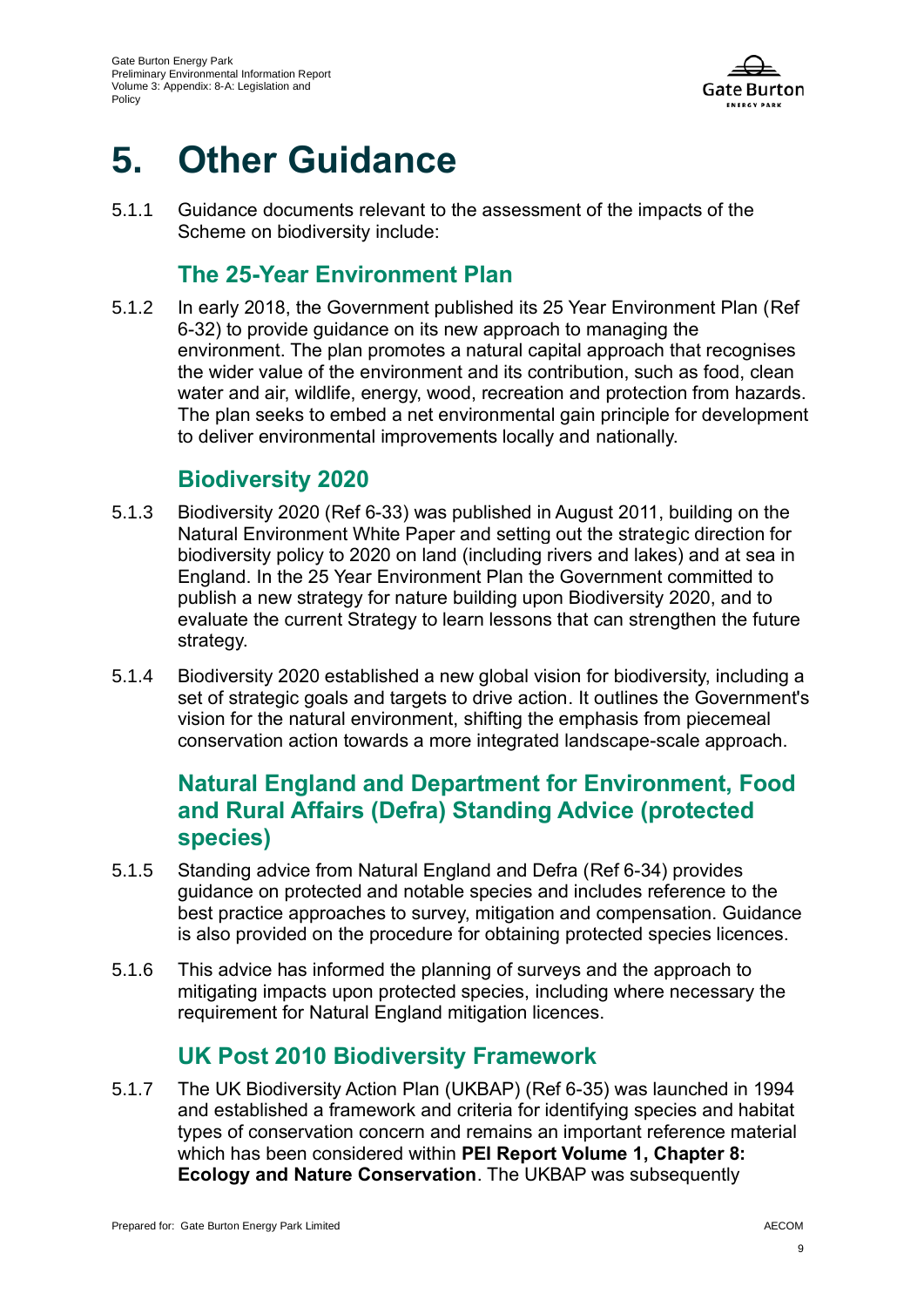

succeeded by the UK Post-2010 Biodiversity Framework (July 2012) [\(Ref 6-](#page-16-12) [13\)](#page-16-12). The UK list of priority species and habitats (of which there are 943 priority species and 56 priority habitats in England), however, remains an important reference source and has been used to help draw up statutory lists of priority habitats and species in England, Scotland, Wales and Northern Ireland. For the purpose of this assessment, the UK BAP is still used as one of the criteria to assist in assigning national value to an ecological receptor.

- 5.1.8 The UK Post-2010 Biodiversity Framework is relevant within England in the context of Section 40 of the NERC Act 2006 [\(Ref 6-12\)](#page-16-11), meaning that Priority Species and Habitats are material considerations in planning. These habitats and species are identified as those of conservation concern due to their rarity or a declining population trend.
- 5.1.9 The objectives of this UK Post-2010 Biodiversity Framework [\(Ref 6-13\)](#page-16-12) have been included in **PEI Report Volume 1, Chapter 8: Ecology and Nature Conservation** through the consideration of habitats and SPIs.

#### **Biodiversity Guidance for Solar Developments**

5.1.10 Biodiversity Guidance for Solar Developments [\(Ref 6-36\)](#page-17-7) provides guidance to planners and the solar industry on how biodiversity can be supported on solar farms.

#### **Mitigating biodiversity impacts associated with solar and wind energy development: Guidelines for project developers**

5.1.11 The document, Mitigating biodiversity impacts associated with solar and wind energy development: Guidelines for project developers [\(Ref 6-37\)](#page-17-8), aims to provide practical support for solar and wind energy developments by effectively managing risks and improving overall outcomes related to biodiversity and includes guidance and reference for the approach to impacts on biodiversity and mitigation.

#### **Birds of Conservation Concern (BoCC)**

5.1.12 The Birds of Conservation Concern (BoCC) [\(Ref 6-38\)](#page-17-9) is an assessment of the conservation status of all regularly occurring British birds. The lists (Red, Amber and Green), that indicate the level of conservation importance for each species, are derived from quantitative assessments from standardised criteria. The assessment is based on the most up-to-date evidence available, and criteria include conservation status at global and European levels and, within the UK: historical decline, trends in population and range, rarity, localised distribution and international importance. The lists are drawn together by the UKs leading bird conservation organisations, including the Royal Society for the Protection of Birds (RSPB) and British Trust for Ornithology (BTO).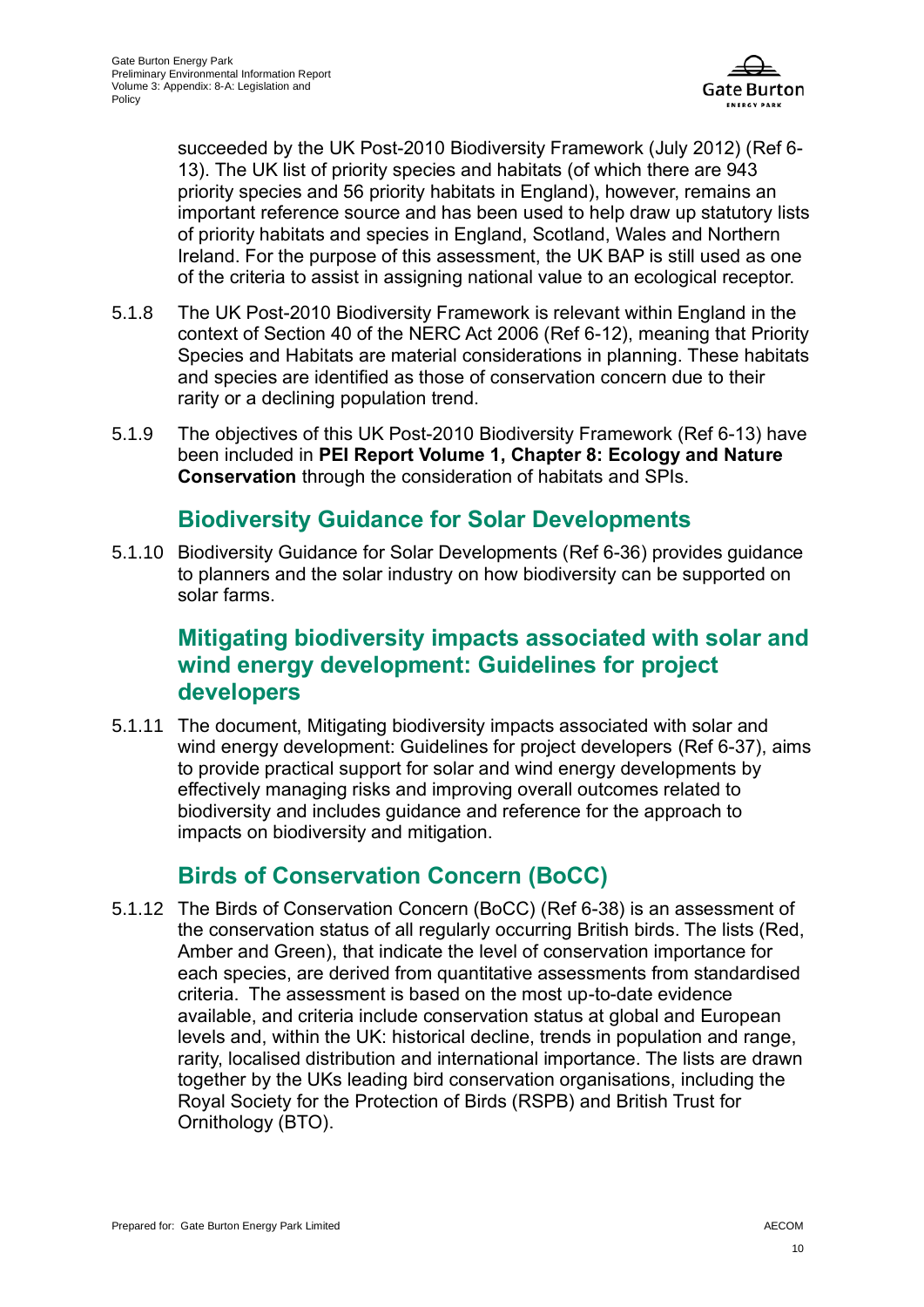

5.1.13 The list of BoCC Red and Amber bird species has been used to inform the approach to mitigating impacts upon notable bird species and those of highest conservation concern.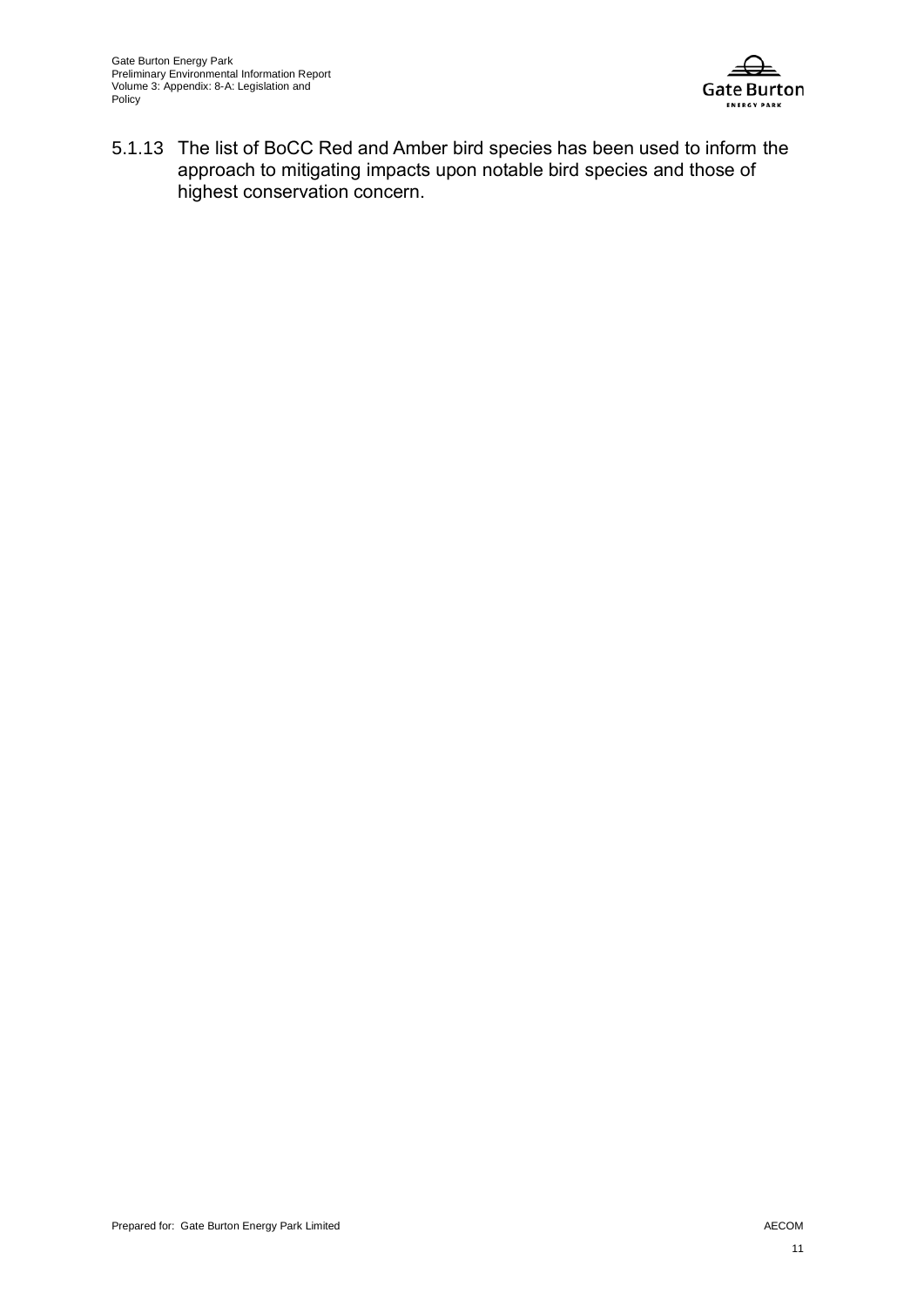

#### **Lincolnshire and Nottinghamshire Biodiversity Action Plan**

- 5.1.14 The Lincolnshire Biodiversity Action Plan [\(Ref 6-39\)](#page-17-10) and the Nottinghamshire Biodiversity Action Plan [\(Ref 6-40\)](#page-17-11) set out action plans for Lincolnshire and Nottinghamshire and provide context for local priority habitat and species.
- 5.1.15 In Lincolnshire, a Local Nature Recovery Strategy [\(Ref 6-41\)](#page-17-12) is proposed to update and replace the Lincolnshire BAP, however, details of this are still emerging and for the purposes of this PEI Report, the Lincolnshire BAP is used to provide context on local priority habitats and species.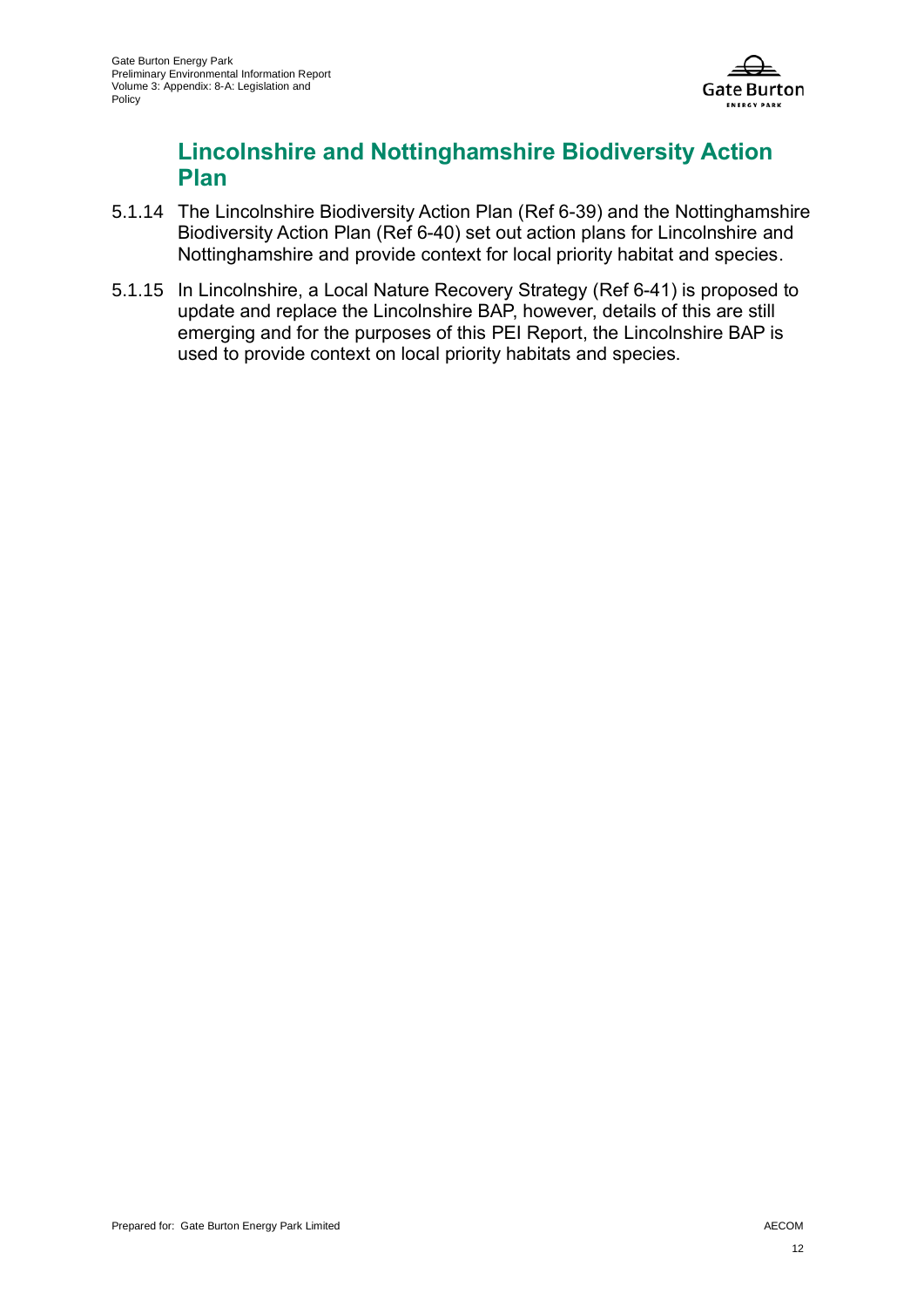

### **6. References**

- <span id="page-16-0"></span>EC (2009). Directive 2009/147/EC of the European Parliament and of the Council of 30 November 2009 on the conservation of wild birds (codified version). EC, Brussels.
- <span id="page-16-1"></span>**REF 6-2** EC (1992). Council Directive 92/43/EEC of 21 May 1992 on the conservation of natural habitats and of wild fauna and flora. EC, Brussels.
- <span id="page-16-2"></span>**REF 6-3** Regulation (EU) 1143/2014 on the prevention and management of the introduction and spread of invasive alien species (the IAS Regulation) (2014).
- <span id="page-16-3"></span>**REF 6-4** EC (2000). Directive 2000/60/EC of the European parliament and of the council of 23 October 2000 establishing a framework for Community action in the field of water policy. Official Journal of the European Communities, Brussels
- <span id="page-16-4"></span>**REF 6-5** HMSO (2018). Conservation of Habitats and Species Regulations 2017 (as amended). HMSO, London.
- <span id="page-16-5"></span>HMSO (2019) The Conservation of Habitats and Species (Amendment) (EU Exit) **REF 6-6** Regulations 2019. HMSO, London
- <span id="page-16-6"></span>**REF 6-7** Ramsar Convention on Wetlands of International Importance especially as Waterfowl Habitat. United Nations Educational, Scientific and Cultural Organization (1971).
- <span id="page-16-7"></span>**REF 6-8** HMSO (1981). The Wildlife & Countryside Act 1981. HMSO, London.
- <span id="page-16-8"></span>REF 6-9 HMSO (2000). Countryside and Rights of Way Act 2000. HMSO, London.
- <span id="page-16-9"></span>REF 6-10 HMSO (2021). The Environment Act 2021.
- <span id="page-16-10"></span>REF 6-11 Water Environment (Water Framework Directive) (England and Wales) Regulations 2017 (SI 2017/407) (2017).
- <span id="page-16-11"></span>REF 6-12 HMSO (2006). The Natural Environment and Rural Communities Act. HMSO, London.
- <span id="page-16-12"></span>REF 6-13 JNCC (2012). UK Post-2010 Biodiversity Framework 2012.
- <span id="page-16-13"></span>REF 6-14 HMSO (1992). Protection of Badgers Act 1992. HMSO, London.
- <span id="page-16-14"></span>REF 6-15 HMSO (1997). Hedgerow Regulations 1997. HMSO, London.
- <span id="page-16-15"></span>REF 6-16 HMSO (1975). The Salmon and Freshwater Fisheries Act 1975. HMSO. London.
- <span id="page-16-16"></span>REF 6-17 The Eels (England and Wales) Regulations 2009 (SI 2009/3344).
- <span id="page-16-17"></span>EC. (2007). Council Regulation (EC) No 1100/2007 of 18 September 2007 establishing measures for the recovery of the stock of European eel. Official Journal of the European Union, Brussels
- <span id="page-16-18"></span>REF 6-19 HMSO (2006). Animal Welfare Act 2006. HMSO, London.
- <span id="page-16-19"></span>REF 6-20 HMSO (2019). The Invasive Alien Species (Enforcement and Permitting) Order 2019.
- <span id="page-16-20"></span>REF 6-21 Department of Energy and Climate Change (DECC), (2011) Overarching National Policy Statement for Energy (EN-1).
- <span id="page-16-21"></span>REF 6-22 DECC (2021) Draft Overarching National Policy Statement for Energy (EN-1).
- <span id="page-16-22"></span>REF 6-23 DECC (2021) Draft National Policy Statement for Renewable Energy Infrastructure (EN-3).
- <span id="page-16-23"></span>REF 6-24 DECC (2011) National Policy Statement for Electricity Networks Infrastructure (EN-5).
- <span id="page-16-24"></span>REF 6-25 National Planning Policy Framework 2021.
- <span id="page-16-25"></span>REF 6-26 Planning Practice Guidance
- <span id="page-16-26"></span>REF 6-27 Central Lincolnshire Local Plan. (2012-2036)
- <span id="page-16-27"></span>REF 6-28 Bassetlaw District Council (2011). Core Strategy and Development Management Policies **DPD**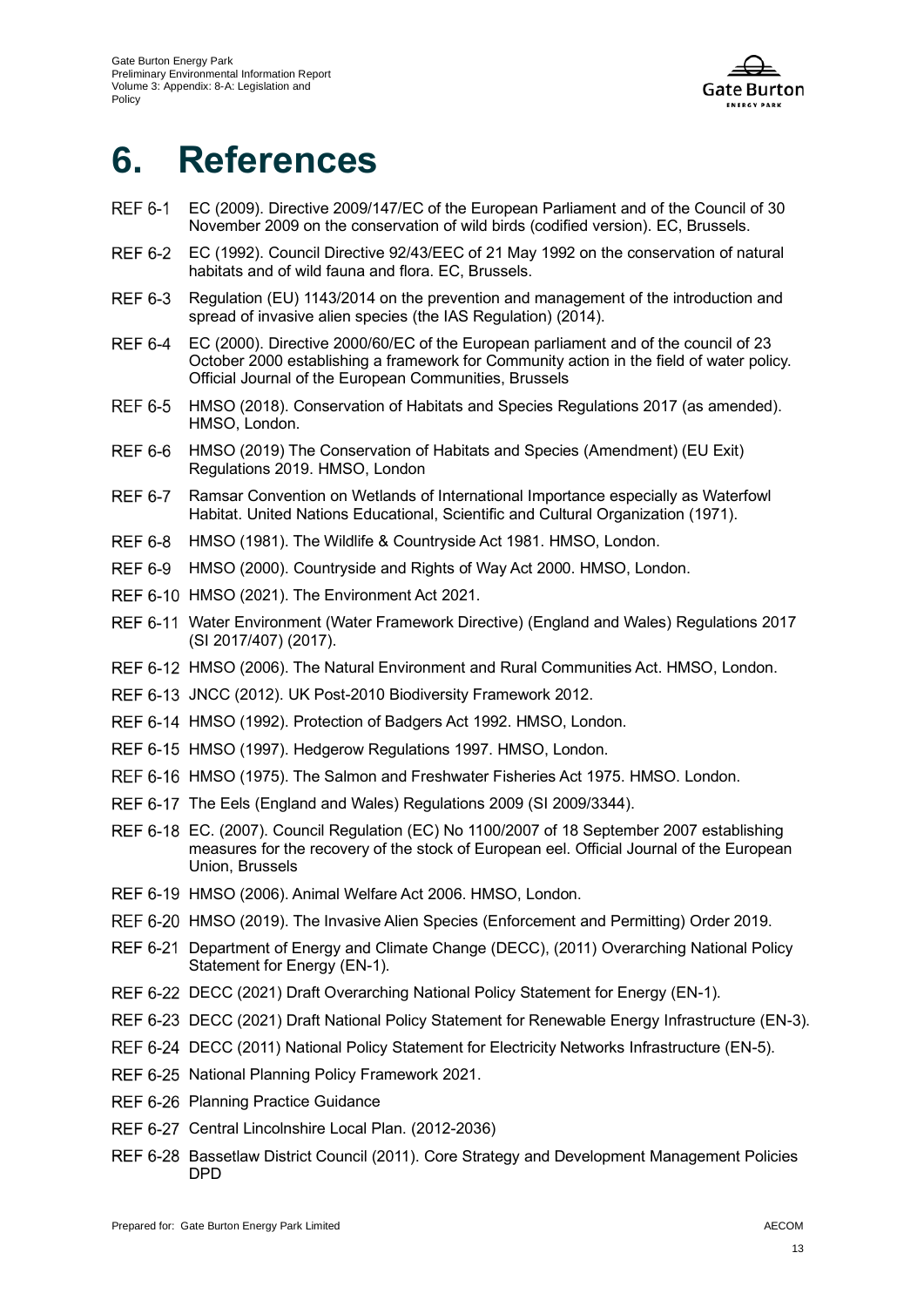

- <span id="page-17-0"></span>REF 6-29 Bassetlaw District Council (2022). Draft Bassetlaw Local Plan 2020-2038 (Publication version Second Addendum (May 2022).
- <span id="page-17-1"></span>REF 6-30 Rampton and Woodbeck Neighbourhood Plan Steering Group (2022): Rampton & Woodbeck Neighbourhood Plan, 2019-2037.
- <span id="page-17-2"></span>REF 6-31 Bassetlaw District Counil (2022): Sturton Ward Neighbourhood Plan (Review).
- <span id="page-17-3"></span>REF 6-32 HMSO. (2018). A Green Future: Our 25 Year Plan to Improve the Environment.
- <span id="page-17-4"></span>REF 6-33 DEFRA (2011). Biodiversity 2020: A strategy for England's wildlife and ecosystem services.
- <span id="page-17-5"></span>REF 6-34 Protected species and development: advice for local planning authorities (2014).
- <span id="page-17-6"></span>REF 6-35 Anon. (1994). UK Biodiversity Action Plan.
- <span id="page-17-7"></span>REF 6-36 BRE (2014) Biodiversity Guidance for Solar Developments. Eds G E Parker and L Greene
- <span id="page-17-8"></span>REF 6-37 Bennun, L., van Bochove, J., Ng, C., Fletcher, C., Wilson, D., Phair, N., Carbone, G. (2021). Mitigating biodiversity impacts associated with solar and wind energy development. Guidelines for project developers. Gland, Switzerland: IUCN and Cambridge, UK: The Biodiversity Consultancy
- <span id="page-17-9"></span>REF 6-38 Eaton, M., Aebischer, N., Brown, A., Hearn, R., Lock, L., Musgrove A., Noble D., Stroud, D. and Gregory, R. (2015). Birds of Conservation Concern 4. The population status of birds in the United Kingdom, Channel Islands and Isle of Man. British Birds 108: 708-746
- <span id="page-17-10"></span>REF 6-39 Lincolnshire Biodiversity Partnership (2011). Lincolnshire Biodiversity Action Plan. (2011- $2020$ )  $3<sup>rd</sup>$  edition.
- <span id="page-17-11"></span>REF 6-40 Nottinghamshire Biodiversity Action Group (2008). Local Biodiversity Action Plan.
- <span id="page-17-12"></span>REF 6-41 Greater Lincolnshire Nature Partnership (2022). GLNP Nature Strategy 2020 - developing a Local Nature Recovery Strategy